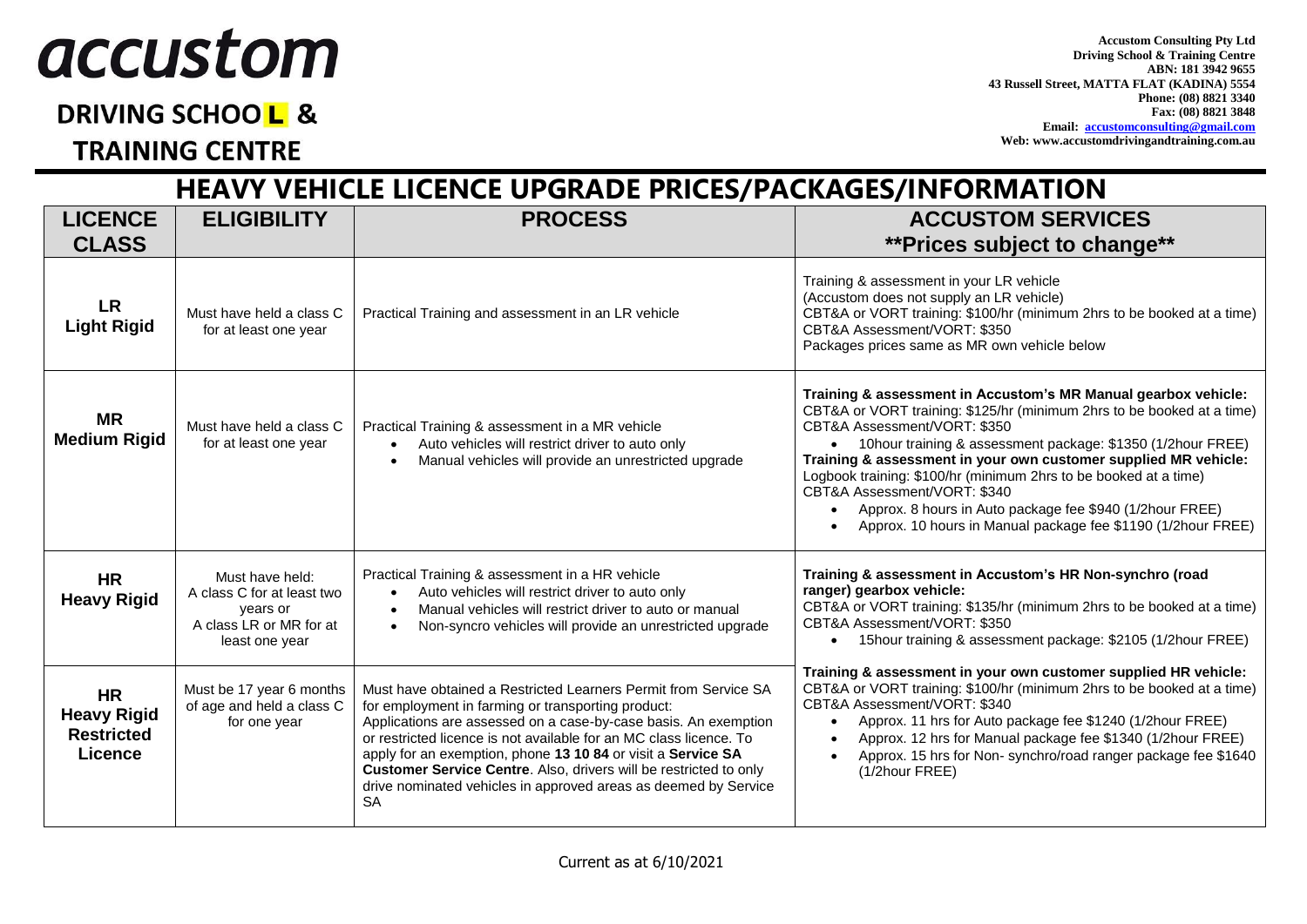| <b>LICENCE</b>                                                                                                                                                                                                                                                                                                                                                                                                                                                                                                                                                                                                                      | <b>ELIGIBILITY</b>                                                                                                            | <b>PROCESS</b>                                                                                                                                                                                                                                                                                                                                                                                                                                                                        |                                                                                                                                                                                                                                                                                                | <b>ACCUSTOM SERVICES</b>                                                                                                                                                                                                                                                                                                                                                                                                                                                                                                                                                                                                                                     |
|-------------------------------------------------------------------------------------------------------------------------------------------------------------------------------------------------------------------------------------------------------------------------------------------------------------------------------------------------------------------------------------------------------------------------------------------------------------------------------------------------------------------------------------------------------------------------------------------------------------------------------------|-------------------------------------------------------------------------------------------------------------------------------|---------------------------------------------------------------------------------------------------------------------------------------------------------------------------------------------------------------------------------------------------------------------------------------------------------------------------------------------------------------------------------------------------------------------------------------------------------------------------------------|------------------------------------------------------------------------------------------------------------------------------------------------------------------------------------------------------------------------------------------------------------------------------------------------|--------------------------------------------------------------------------------------------------------------------------------------------------------------------------------------------------------------------------------------------------------------------------------------------------------------------------------------------------------------------------------------------------------------------------------------------------------------------------------------------------------------------------------------------------------------------------------------------------------------------------------------------------------------|
| <b>CLASS</b>                                                                                                                                                                                                                                                                                                                                                                                                                                                                                                                                                                                                                        |                                                                                                                               |                                                                                                                                                                                                                                                                                                                                                                                                                                                                                       |                                                                                                                                                                                                                                                                                                | ** Prices subject to change**                                                                                                                                                                                                                                                                                                                                                                                                                                                                                                                                                                                                                                |
| HC<br>Heavy<br><b>Combination</b>                                                                                                                                                                                                                                                                                                                                                                                                                                                                                                                                                                                                   | Must have held a class<br>MR or HR for at least one<br>year<br>Or<br>Must have completed a<br>TILE course and obtained<br>L's | Practical Training & assessment in a HC vehicle<br>Auto vehicles will restrict driver to auto only<br>$\bullet$<br>Manual vehicles will restrict driver to auto or manual<br>Non-syncro vehicles will provide an unrestricted upgrade<br>$\bullet$<br>TILE course (2 days) option to contact:<br>Regional Transport Training in Nuriootpa<br>$\bullet$<br>Phone: 8562 2258 or visit link:<br>https://www.regtraining.com.au/courses/training-in-lieu-of-<br>experience-tile-car-to-hc |                                                                                                                                                                                                                                                                                                | Training & assessment in Accustom's HC Non-synchro (road<br>ranger) gearbox vehicle:<br>CBT&A training: \$140/hr (minimum 2hrs to be booked at a time)<br>CBT&A Assessment: \$350 (2hrs)<br>22hour training & assessment package: \$3080<br>(1 HOUR FREE)<br>Training & assessment in your own customer supplied HC vehicle:<br>CBT&A training: \$100/hr (minimum 2hrs to be booked at a time)<br>CBT&A Assessment: \$295 (2hrs)<br>Approx. 13 hrs for Auto package fee \$1440 (1/2hour FREE)<br>$\bullet$<br>Approx. 14 hrs for Manual package fee \$1540 (1/2hour FREE)<br>Approx. 22 hrs for Non-synchro/road ranger package fee \$2340<br>(1/2hour FREE) |
| HC<br>Heavy<br><b>Combination</b><br><b>Restricted</b><br>Licence                                                                                                                                                                                                                                                                                                                                                                                                                                                                                                                                                                   | Must be 18 years 6<br>months of age and held a<br>class C for one year                                                        | Must have obtained a Restricted Learners Permit (Primary<br>Producers Permit) from Service SA for employment in farming or<br>transporting product: Applications are assessed on a case-by-case<br>basis. To apply for an exemption, phone 13 10 84 or visit a Service<br>SA Customer Service Centre. Also, drivers will be restricted to<br>only drive nominated vehicles in approved areas as deemed by<br>Service SA                                                               |                                                                                                                                                                                                                                                                                                |                                                                                                                                                                                                                                                                                                                                                                                                                                                                                                                                                                                                                                                              |
| * Own/customer supplied vehicles can only be used if they meet training & assessment requirements (please ask us)                                                                                                                                                                                                                                                                                                                                                                                                                                                                                                                   |                                                                                                                               |                                                                                                                                                                                                                                                                                                                                                                                                                                                                                       |                                                                                                                                                                                                                                                                                                |                                                                                                                                                                                                                                                                                                                                                                                                                                                                                                                                                                                                                                                              |
| * This document is just a guide - for the most current information on licence classes please refer to www.sa.gov.au                                                                                                                                                                                                                                                                                                                                                                                                                                                                                                                 |                                                                                                                               |                                                                                                                                                                                                                                                                                                                                                                                                                                                                                       |                                                                                                                                                                                                                                                                                                |                                                                                                                                                                                                                                                                                                                                                                                                                                                                                                                                                                                                                                                              |
| ALL PACKAGE HOURS/PRICES QUOTED ARE A 'GUIDE' FOR STUDENTS TO ACHIEVE A SUCCESSFUL OUTCOME                                                                                                                                                                                                                                                                                                                                                                                                                                                                                                                                          |                                                                                                                               |                                                                                                                                                                                                                                                                                                                                                                                                                                                                                       |                                                                                                                                                                                                                                                                                                |                                                                                                                                                                                                                                                                                                                                                                                                                                                                                                                                                                                                                                                              |
| THERE IS NO 'GAURANTEED' AMOUNT OF LESSONS TO PASS - EVERY STUDENT'S SKILL LEVEL IS DIFFERENT                                                                                                                                                                                                                                                                                                                                                                                                                                                                                                                                       |                                                                                                                               |                                                                                                                                                                                                                                                                                                                                                                                                                                                                                       |                                                                                                                                                                                                                                                                                                |                                                                                                                                                                                                                                                                                                                                                                                                                                                                                                                                                                                                                                                              |
| <b>IF EXTRA HOURS ARE REQUIRED OUR TRAINERS/ASSESSORS WILL ADVISE</b>                                                                                                                                                                                                                                                                                                                                                                                                                                                                                                                                                               |                                                                                                                               |                                                                                                                                                                                                                                                                                                                                                                                                                                                                                       |                                                                                                                                                                                                                                                                                                |                                                                                                                                                                                                                                                                                                                                                                                                                                                                                                                                                                                                                                                              |
| <b>Booking Procedure</b><br>Phone our office on 8821 3340 or attend our office in person to discuss<br>service required/dates & times available for you                                                                                                                                                                                                                                                                                                                                                                                                                                                                             |                                                                                                                               |                                                                                                                                                                                                                                                                                                                                                                                                                                                                                       | <b>Fees &amp; Refund Policy</b><br>When a service is cancelled by Accustom Consulting, then a full refund of fees may<br>apply. In this situation, participants will be notified of alternative opportunities.<br>Where a participant fails to attend without notifying Accustom Consulting at |                                                                                                                                                                                                                                                                                                                                                                                                                                                                                                                                                                                                                                                              |
| All bookings require payment at the time of making the booking (not at the<br>$\overline{\phantom{a}}$<br>time of service) so please be ready to make a payment via one of the following<br>payment methods: Cash, Card(can do via phone), Bank transfer, Website payment,<br>Afterpay or Openpay<br>Our banking details if required:<br>Account Name: Accustom Consulting Pty Ltd<br><b>BSB Number: 105 004</b><br>Account Number: 076 924 640<br>Reference: "Your Name"<br>Remittance/notification email: accustomconsulting@gmail.com<br>If you have an employment service or employer funding your booking, a<br>$\blacksquare$ |                                                                                                                               |                                                                                                                                                                                                                                                                                                                                                                                                                                                                                       | personal circumstances.<br>received.                                                                                                                                                                                                                                                           | least 72 hours (3 FULL BUSINESS DAYS) prior to the service commencing, there<br>may be no refund of fees or ability to re-schedule the service. Management can<br>offer a rescheduling fee depending on service & timeframe. Accustom<br>Consulting are unable to accept responsibility for changes to individual<br>Some fees are non-refundable after payment, if resources have been provided (eg.<br>Training kits/testing fees/credit transaction fees.)<br>Refunds for Special Circumstances are the discretion of the Manager.<br>Training or Course positions can only be secured once payment is confirmed                                          |
| payment after invoicing or receiving a Purchase Order is still required to be<br>received prior to your service being booked into our calendar                                                                                                                                                                                                                                                                                                                                                                                                                                                                                      |                                                                                                                               |                                                                                                                                                                                                                                                                                                                                                                                                                                                                                       |                                                                                                                                                                                                                                                                                                | Thank you kindly, The Accustom Team.                                                                                                                                                                                                                                                                                                                                                                                                                                                                                                                                                                                                                         |